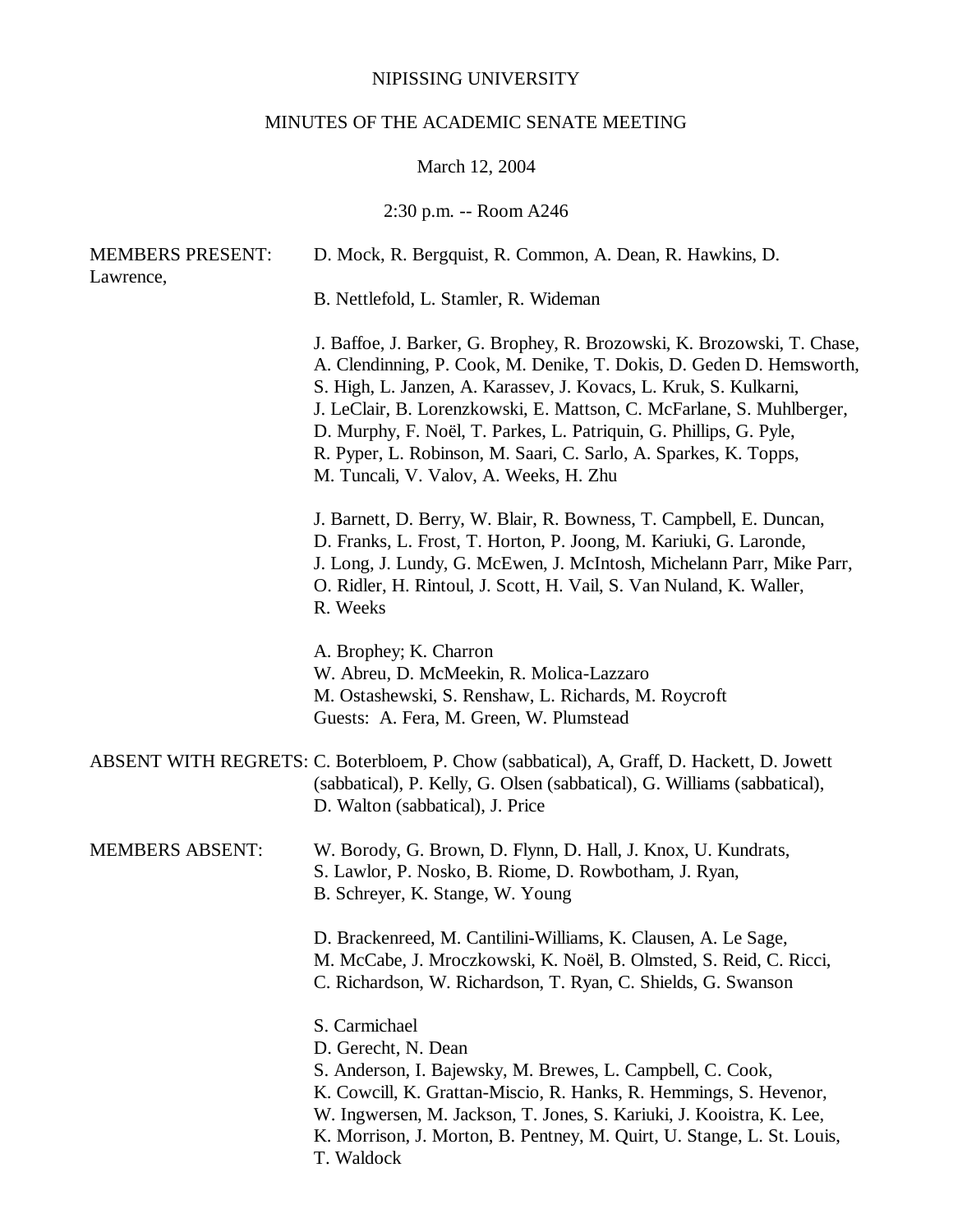Minutes of the Academic Senate Meeting March 12, 2004 Page 2

# MOTION #1: Moved by S. Van Nuland, seconded by L. Janzen that the minutes of the Academic Senate dated February 13, 2004 be received. CARRIED

#### ANNOUNCEMENTS

Dr. Mock addressed Senate stating that he was honoured to have been appointed as Nipissing's fourth President, although he remarked that he considers himself Nipissing University's second President. University is the key word. His wish and intention are to work with the entire Nipissing community, in a cooperative and collegial manner, to be the best university possible. The President noted that there are important and controversial questions and responsibilities associated with being a university. He indicated that he, like all senators, has strong views on many of these issues, but he stressed the importance of addressing these questions together. What kind of university do we really want to be? What will be our defining characteristics? What is our vision in 5, 10, 15 years? What are our academic goals and priorities? What is the appropriate balance between teaching and learning; scholarship and research? These and other issues will be systematically addressed over the next 10 months in our strategic planning process. Dr. Mock stated that he believes Nipissing has a very bright future and he expressed his desire in looking forward to working with everyone to shape and realize that future.

Dr. Mock announced the format and dates for the various Town Hall meetings being scheduled in March as part of the strategic planning exercise. He informed Senate that the Dave Marshall Leadership Awards ceremony will be held on Friday, April 2. The President thanked everyone involved with the excellent organization of International Women's Week. Dr. Mock was pleased to report that the advance registration numbers are very positive. He announced that the March Break Up Close will be held on campus March 15, 17 and 19; (450 potential students and their parents) have registered.

Dr. Mock asked Murray Green to give a presentation on the 2004/2005 budget. The point was stressed that Nipissing University, unlike many universities, has a history of balanced budgets. Effort was made to maintain, as a base, the budget that faculty had last year. It is a conservative budget, but this is considered prudent, given the financial uncertainty of the times. There is some flexibility in the budget and there is still opportunity to make changes. It is still unknown what the level of government support will be. This year, there is a total of \$2 million more in expenses. Each manager was asked to submit an operating budget plus a capital request and supplemental budget items. It is expected that there will be a supplemental budget prepared in early summer. Mr. Green provided an explanation for the various budget lines.

Some questions were raised about the budgetary consultative process at the department level prior to the Senate meeting. Faculty members expressed the desire to have greater consultation occur through the Department Chairs and Deans, to enable the departments to have some direction. It was felt that departmental autonomy was lost, and that there had been a lack of collegiality in the process. The Vice-President indicated that there was a discretionary line within each department which should address the concerns regarding both budget and departmental autonomy.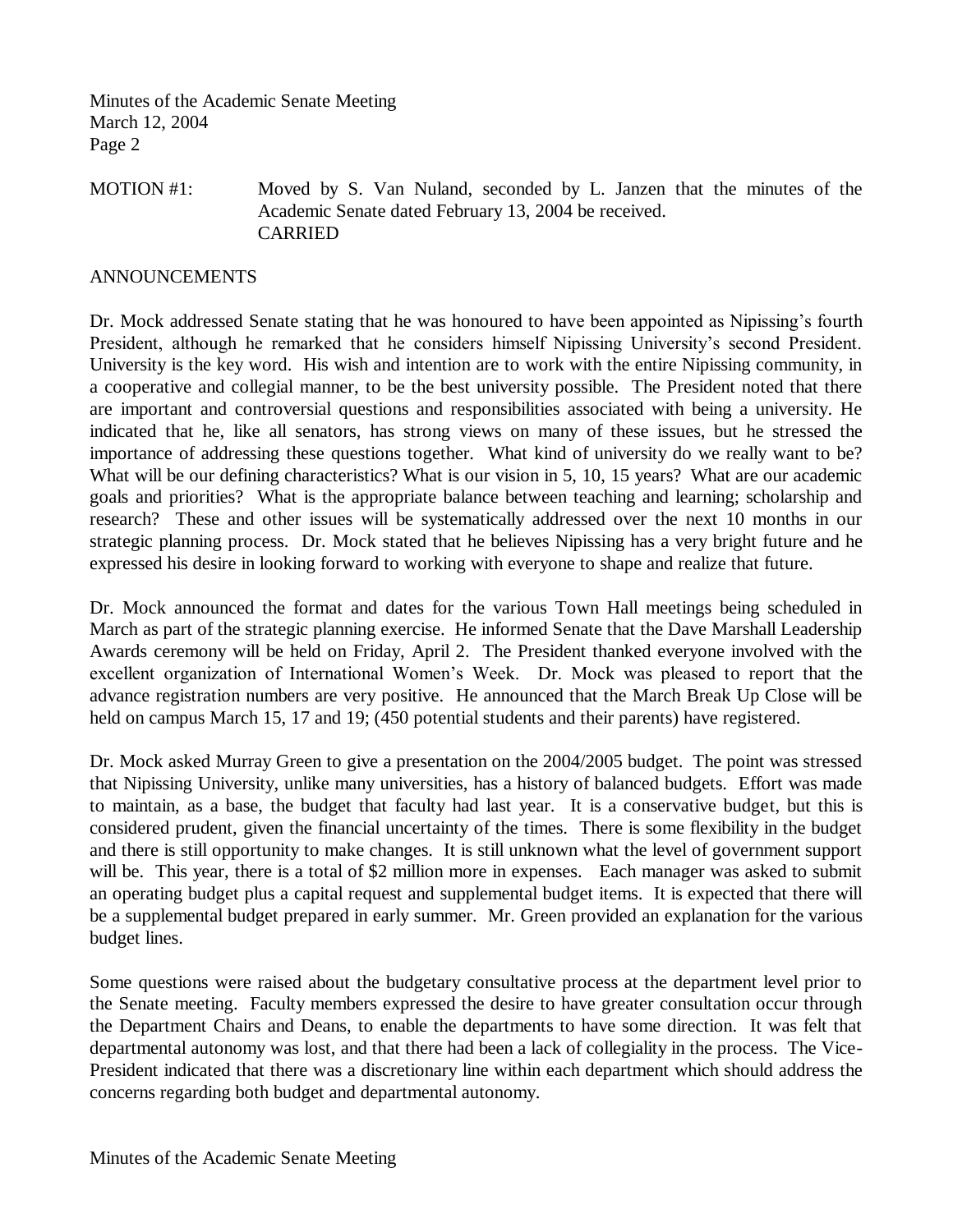March 12, 2004 Page 3

Senator Hawkins congratulated Greg Pyle for his successful CFI grant which is a first for Nipissing. and he was hopeful that there would be more good news from NSERC in the upcoming weeks. Senator Hawkins spoke of the external reviews of the three programs in English, Biology and Social Welfare. He thanked the department chairs for the tremendous assistance in getting ready for these reviews. He reinforced the value of having experts on campus to conduct reviews of our programs since it generates many good ideas. Senator Hawkins stated that the university is now entering a heavy hiring season.

The Dean of Arts and Science stated that he had been invited to lead a breakout session on special issues affecting small universities at the May  $1<sup>st</sup>$  meeting of the Canadian Council of Deans of Science.

The Dean of Education announced that the Faculty of Education had received a draft accreditation report, approving accreditation for 5-7 years for the concurrent, consecutive and Aboriginal Teachers Certification Program. Senator Common noted that two reviewers from the OCGS appraisal committee will be on campus during the last week of April. The Faculty of Education will host its graduate student symposium on May 1 at Seneca College. Senator Common will be traveling to the University of Buea in Cameroon, next month. He reported that the Deans of Education continue to struggle over the fact that any acceptable degree from a postsecondary institution will be allowed by the Ontario College of Teachers as a path into the BEd program. The Dean stated that, following consultation with the students, a decision was made to abandon the lease arrangement with IBM and move towards a purchase agreement with Toshiba. Students will pay for the use of the computers through installments and at the end of the program, they will be able to purchase their own computer for a very modest additional payment.

Wilson Abreu thanked all faculty and staff who had participated in the Vagina Monologues; he reported that \$3400 was raised and will be donated to the Amelia Rising Centre.

Senator Denike expressed her gratitude to everyone involved in the very successful events of International Women's Week.

# QUESTION PERIOD

A question was raised about Senate search committees and a directive which was received by Department Chairs, and intended also for chairs of tenure track Search committees, which asked that steps be taken to ensure that the Vice-President Academic is available to meet with all candidates when they are interviewed and that the Search Committee send to the Vice-President Academic the short-list of candidates, and copies of their applications for review prior to contacting the candidates to come for an interview. It was requested that a rationale be provided for these directives. The Senate Speaker was asked to rule as to whether the directives contravened the Senate-established policy on Faculty Selection Procedures, in particular policy 4.1 which states that "each committee is free to establish its short-listing procedures".

Prof. Hawkins stated his view that as Vice-President Academic, he was authorized by the Board to fulfill his role and therefore make such a request. It was the opinion of several senators that Senate policy on faculty selection procedures supercedes the Board's authority in this area. The Speaker of

Minutes of the Academic Senate Meeting March 12, 2004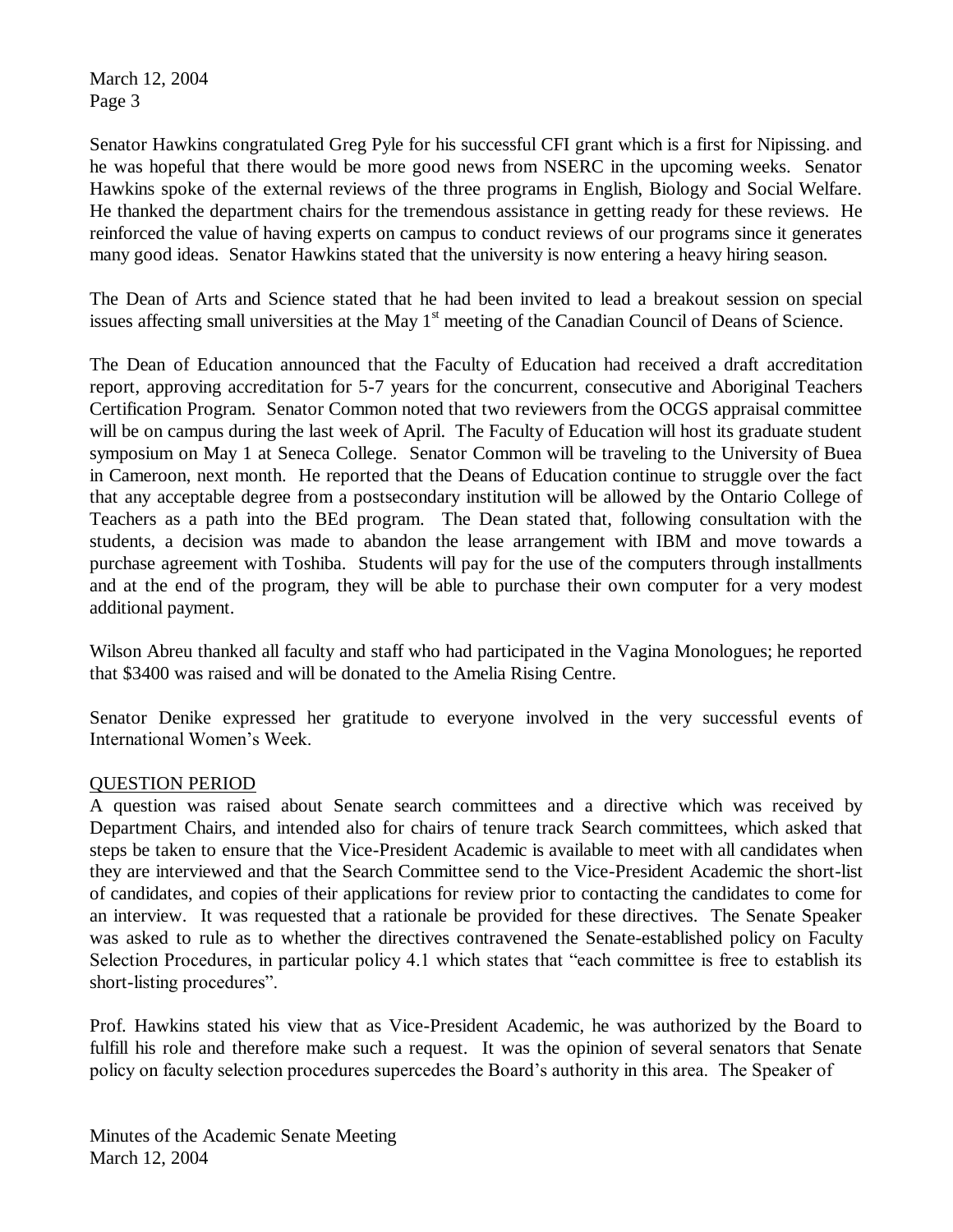### Page 4

Senate stated that he believed the Vice-President's directive is inconsistent with Senate policy and that search committees need not follow it. He further asked that his interpretation regarding this matter be recorded in the minutes and declared that, as Speaker, he must stand by the authority of Senate, and specifically, in this case, the Senate Guidelines on Faculty Selection Procedures.

#### Distance Education Committee

- MOTION #2: Moved by R. Wideman, seconded by B. Nettlefold that the Report of the Distance Education Committee dated March 1, 2004 be received. CARRIED
- MOTION #3: Moved by R. Wideman, seconded by R. Pyper that Senate now approve offering MATH 1911E – Finite Mathematics; ECON 1006E – Introduction to Economics I; and ADMN 1106E – Introduction to Financial Accounting for distance delivery. CARRIED

Admissions, Promotions and Petitions Committee

- MOTION #4: Moved by R. Bergquist, seconded by J. Scott that the Report of the Admissions, Promotions and Petitions Committee dated February 4, 2004 be received. CARRIED
- MOTION #5: Moved by R. Bergquist, seconded by J. Scott that the students listed on Appendix A, who have completed all requirements of their respective degrees, be admitted to their degrees in-course and that diplomas for the degrees be awarded. CARRIED

Appointments, Promotions and Tenure Committee

- MOTION #6: Moved by M. Tuncali, seconded by S. Muhlberger that the Senate document entitled "Appointments, Promotions and Tenure Guidelines, March 2001, PART B-II 3 and Appendix I" be replaced by the following Criteria for Promotion and Tenure:
	- (a) Assessment Criteria:

All applications for tenure and promotion will be evaluated on three criteria: teaching, scholarship and service. Part (b) outlines, in detail, the kinds of activities that would be included under the heading of scholarship. Normally, the minimum requirements to apply for promotion are a completed doctorate and three years in rank. The tenure applications are usually determined by the length of the probationary period.

Minutes of the Academic Senate Meeting March 12, 2004 Page 5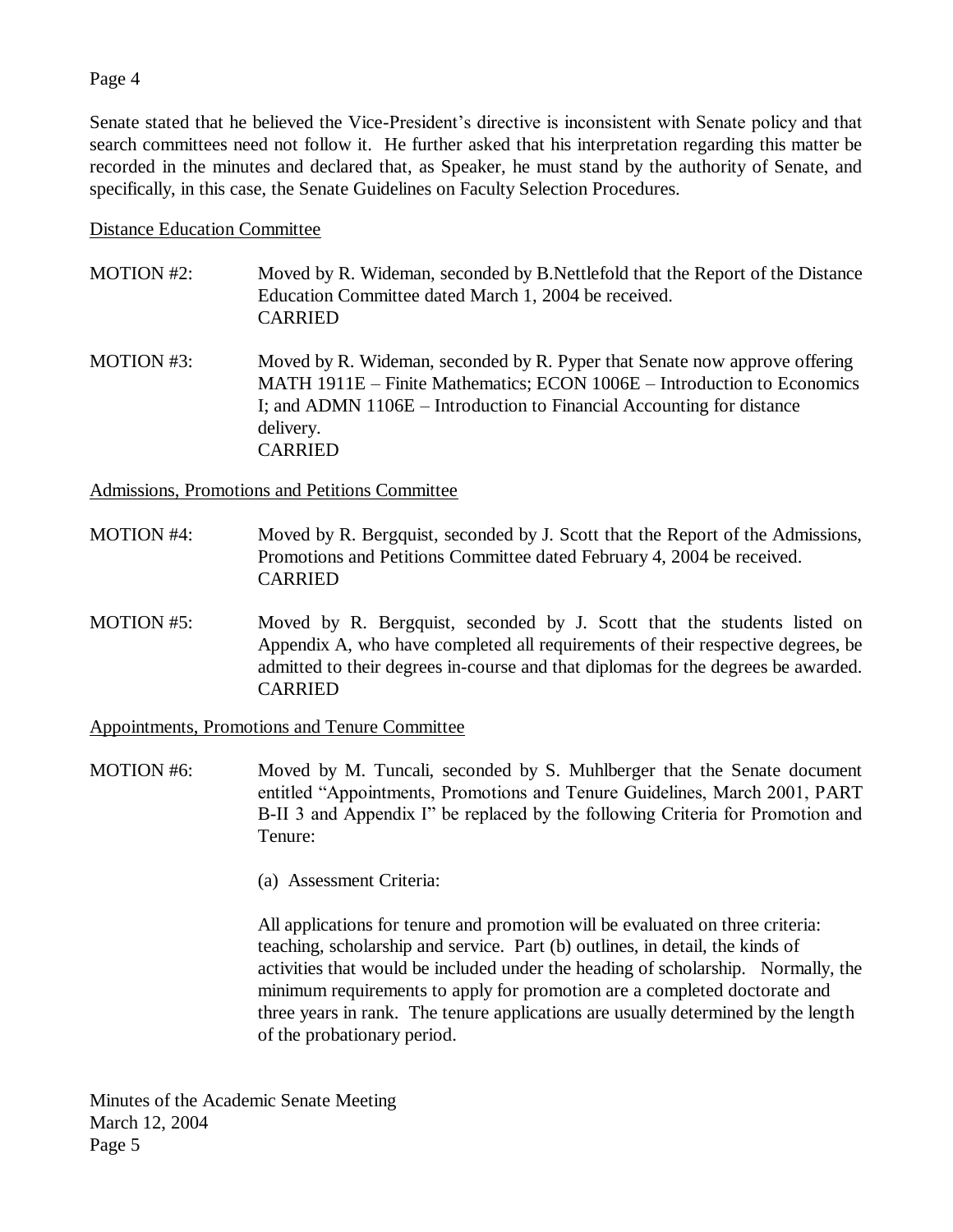The decision to grant tenure or promotion will be based on the candidate's overall performance in the areas of teaching, scholarship and service since the last change in status or rank.

- (i) For tenure, performance as a teacher and promise as a scholar are the most important criteria.
- (ii) For promotion, the quality and significance of scholarly output is of primary importance. As well, for any promotion, performance as a teacher must be at least "satisfactory."

### Assistant Professor

The qualifications for promotion to Assistant Professor shall normally be possession of an earned doctorate. According to whether all degree requirements are successfully completed before or after 31 December, such promotion shall become effective the previous 1 July or the following 1 July.

## Associate Professor

For promotion to Associate, there should be a demonstration of active scholarship in one's discipline. However, notwithstanding the importance of scholarship in assessing promotion applications to Associate Professor, it is the case that outstanding performance in teaching and/or academic service (including service in return for remuneration) can compensate for more moderate volume in the area of scholarship.

### Full Professor

For promotion to Full Professor, the scholarship should be of significance and of national or international importance. However, notwithstanding the importance of scholarship in assessing promotion applications to Full Professor, it is the case that sustained excellence in teaching and/or academic service (including service in return for remuneration), together with a satisfactory record of scholarly work, shall make a member eligible for promotion to Full Professor**.**

The qualifications for promotion to the rank of Full Professor must include continuing performance consistent with the rank of Associate Professor and a contribution to academic life significantly above the standard required for promotion to Associate Professor.

### Assessment of Scholarship:

The following will be considered when a member's research or creative activity or scholarship is being assessed:

(i) designing, developing, conducting and participating in research or creative activity;

Minutes of the Academic Senate Meeting March 12, 2004 Page 6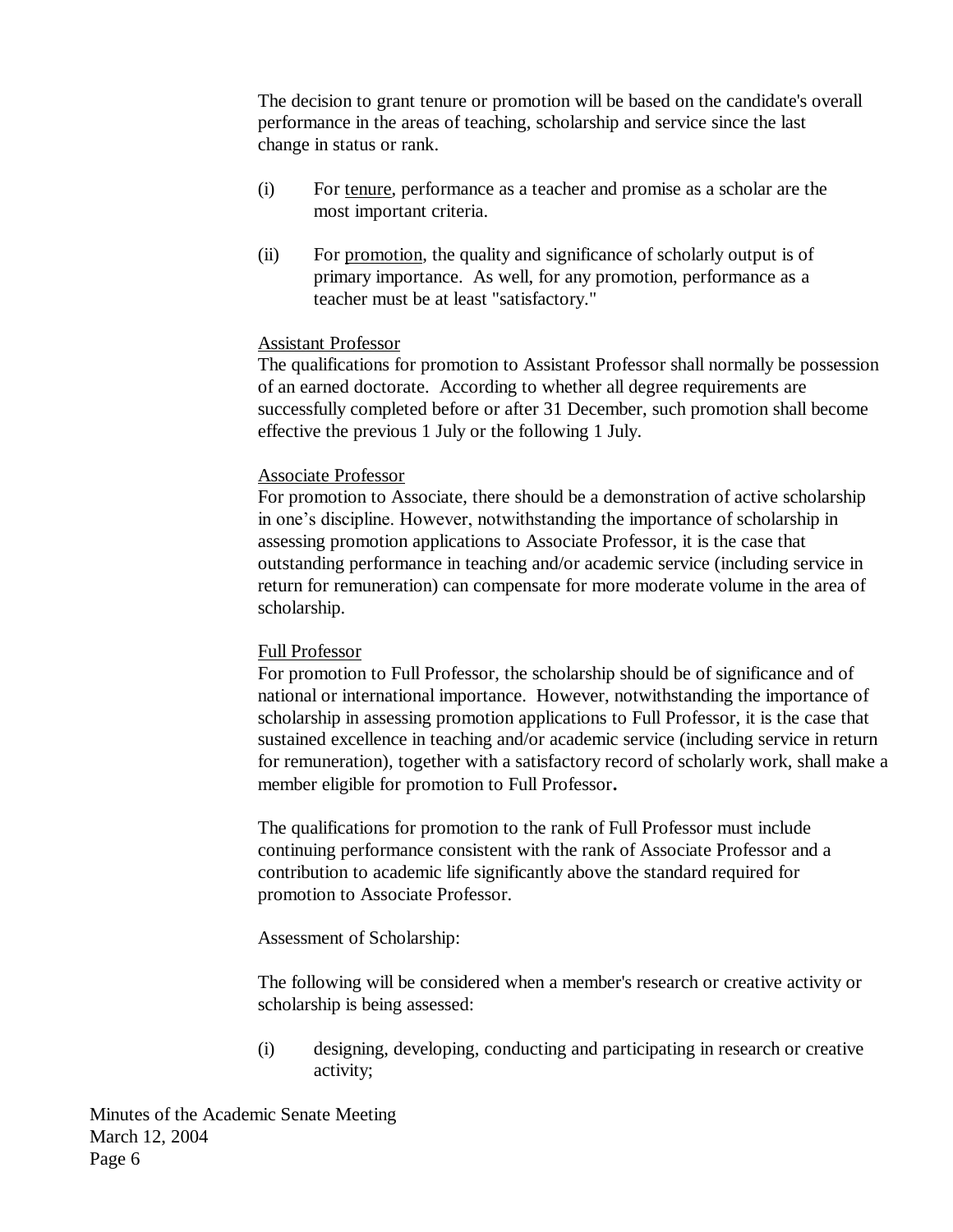- (ii) applications for and success in attracting funds in support of research or creative activity;
- (iii) dissemination of the results of research or creative activity to peers through means such as
	- a. presentations at scholarly or professional conferences, seminars, workshops, etc.
	- b. publication in conference proceedings;
	- c. publication in refereed journals;
	- d. publication of books, texts, monographs, and book chapters;
	- e. invited lectures at other universities or institutes;
	- f. circulation of working and discussion papers to colleagues in universities, institutes, etc.;
	- g. artistic exhibitions and performances, and readings of literary work;
	- h. publications of literary work and musical compositions;
	- i. regular consultation with established researchers, public policy makers or other authorities, and
	- j. publication of electronic documents and multi-media productions;
- (iv) dissemination of the results of research or creative activity to other audiences through
	- a. presentations at seminars, clinics, workshops;
	- b. government reports and briefs;
	- c. reports to clients;
	- d. published or shared computer software and software documentation;
	- e. artistic exhibitions and performances, and readings of literary work;
	- f. publication of literary works and musical compositions, and
	- g. publication of electronic and multi-media productions.
- (v) work not mentioned above such as annotated bibliographies, concordances, case studies, course/lab manuals, registries, data banks, or contributions to collections of existing knowledge;
- (vi) awards or other recognition for research or creative activity, e.g., research awards, invited membership in scholarly or professional associations; and
- (vii)evaluating the work of other academics and professionals by, for example, serving on grant selection committees, editing journals, reviewing articles for publication, reviewing grant applications, serving as examiners or on juries adjudicating artistic works.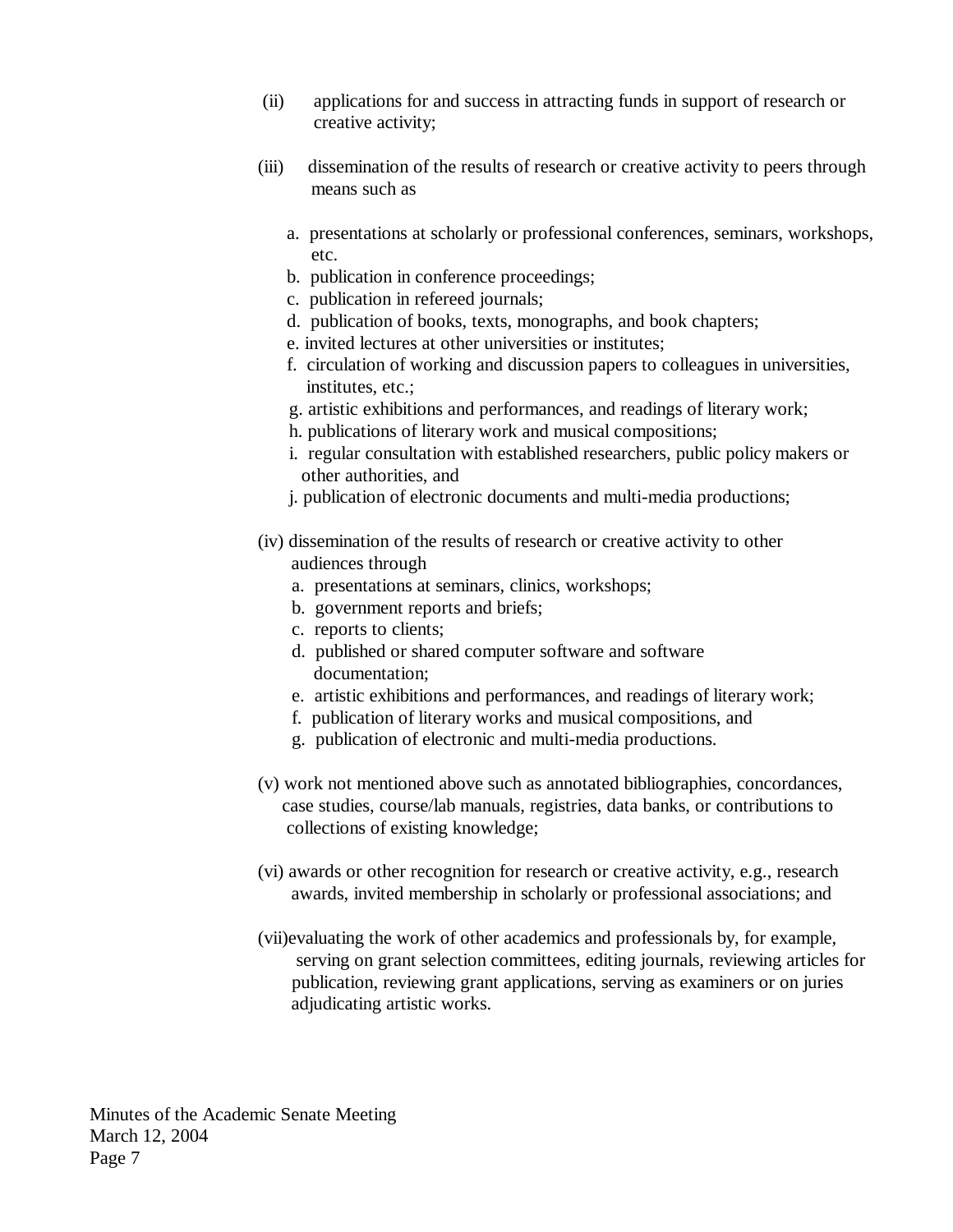(viii) It is not the intention that the above items must be given equal weight or that other evidence be excluded. CARRIED

MOTION #7: Moved by M. Tuncali, seconded by S. Muhlberger that the Senate document entitled "Appointments, Promotions and Tenure Guidelines March 2001, PART B-II 4 (a) iii" be replaced by

> the candidate furnish a list of five referees in her/his discipline, from outside the University, two of whom will be invited to provide a written evaluation of the candidate's performance as a scholar (see 2(b)), including an assessment of the candidate's general standing in her/his discipline, and

## *Current version B-II 4 (a) (iii)*

*the candidate furnish a list of at least three referees in her/his discipline (at least five in the case of an application for promotion to the rank of Professor), from outside the University, who may be contacted for a written evaluation of her/his performance as a scholar (see 2(b)), including an assessment of the candidate's general standing in her/his discipline, and* CARRIED

MOTION #8: Moved by M. Tuncali, seconded by L. Janzen that the Senate document entitled "Appointments, Promotions and Tenure Guidelines, March 2001, PART B-II 4 (f)" be replaced by

> Within ten days of receiving the candidate's referee list (see B-II 4 (a) iii), the Chair of the Assessment Subcommittee shall contact the individuals named on that list in the order of the candidate's preference until two of those individuals have agreed to act as referees. If two people cannot be found to act as referees, the Chair will ask the candidate to provide a further list of up to five names and the process will continue until two external referees have been identified**.**

# *Current Version of B-II 4 (f)*

*Upon receiving the list of outside referees furnished by the candidate (see 3(d)), the Chair of the Assessment Subcommittee shall be responsible for writing, within ten days of receiving the candidate's documentation, to all referees on the list. These letters shall solicit written evaluations of the candidate's performance as a scholar, including an assessment of the candidate's general standing in her/his discipline. To aid each referee in this evaluation, the Chair shall enclose a copy of the candidate's Curriculum Vitae and copies of, or references for, appropriate materials submitted by the candidate in 3(e). (See Appendix 5 for a suggested format for the Chair's letter to outside referees.)* CARRIED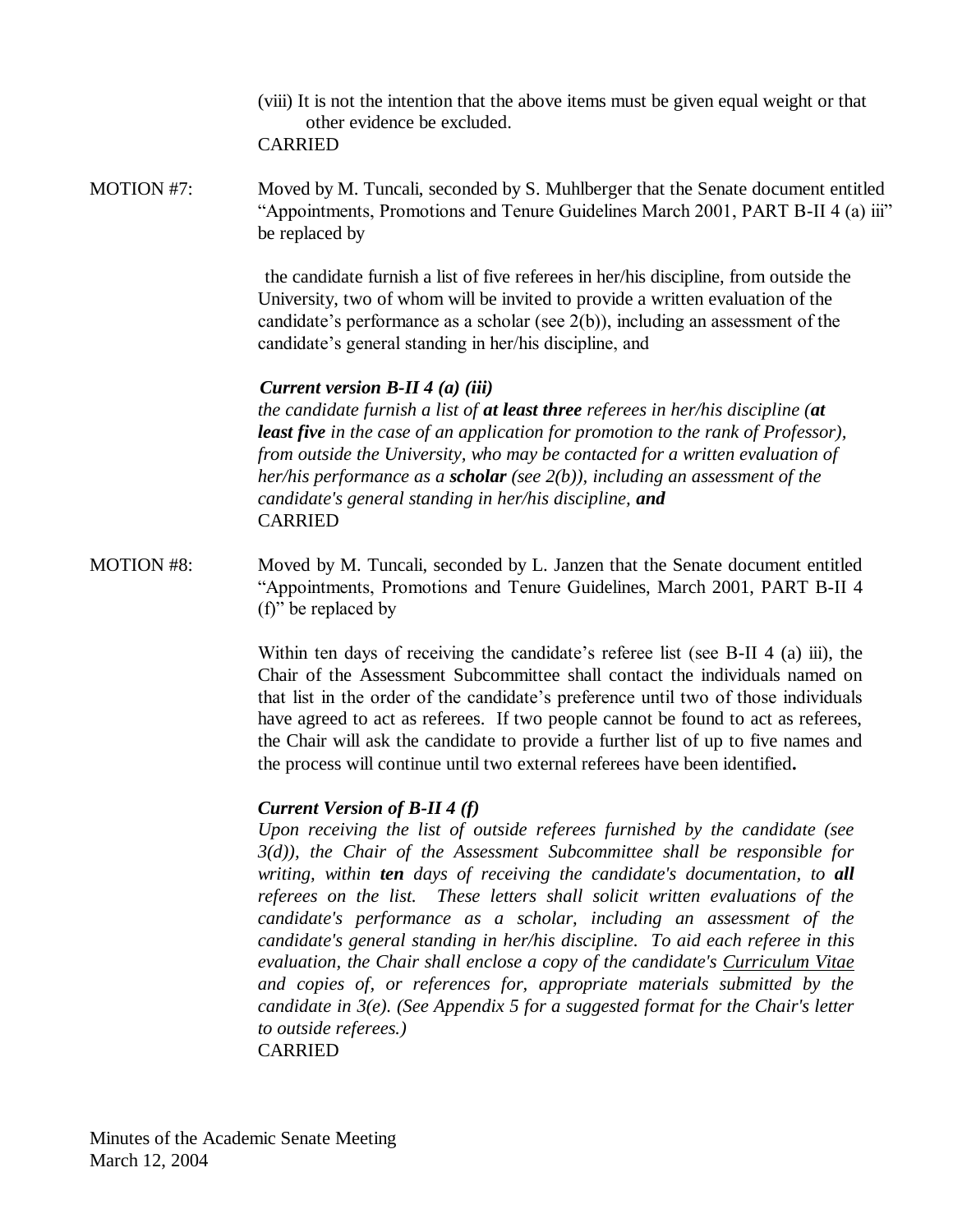Page 8

MOTION #9: Moved by M. Tuncali, seconded by S. Muhlberger that the Senate document entitled "Appointments, Promotions and Tenure Guidelines, March 2001, PART B-II 4  $(g)$ " be replaced by

> Within ten days of receiving the candidate's referee list (see B-II 4 (a) iii), the Subcommittee shall choose one outside referee in addition to the two selected from the list furnished by the candidate. The name of this third referee shall be given to the candidate prior to this external referee being contacted. In the case of tenure, the committee has the discretion to pick the third referee from the names on the candidate's list.

# *Current Version of B-II 4 (g)*

*In the case of an application for promotion, the Subcommittee shall choose at least one outside referee in addition to those furnished by the candidate, and the Chair shall solicit, within ten days of receiving the candidate's documentation, a similar written evaluation of the candidate's performance as a scholar from each such additional referee. For reappointment applications, the selection of additional referees shall be at the discretion of the Subcommittee. Furthermore:*

*(i) the number of such additional referees shall not exceed the number furnished by the candidate in 3(d), and*

*(ii)the names of all such additional referees shall be given to the candidate prior to the assessment of her/his application.* CARRIED

MOTION #10: Moved by M. Tuncali, seconded by R. Bergquist that the Senate document entitled "Appointments, Promotions and Tenure Guidelines, March 2001, PART B-II 4 (h)" be replaced by

> Within ten days of the three external referees agreeing to serve, the Chair of the Assessment Subcommittee shall formally write to the referees in order to solicit written evaluations of the candidate's performance as a scholar, including an assessment of the candidate's general standing in her/his discipline. To aid each referee in this evaluation, the Chair shall enclose a copy of the candidate's *Curriculum Vitae* and copies of, or references for, appropriate materials submitted by the candidate in 3 (e). (See Appendix 5 for a suggested format for the Chair's letter to outside referees**.**)

### *Current Version of B-II 4(h)*

*Three written evaluations of the candidate's scholarship from referees furnished by the candidate (five for applications for promotion to Professor) shall be required before the Subcommittee assessment of the candidate may take place. Furthermore, the Chair shall endeavor to ensure that other available written*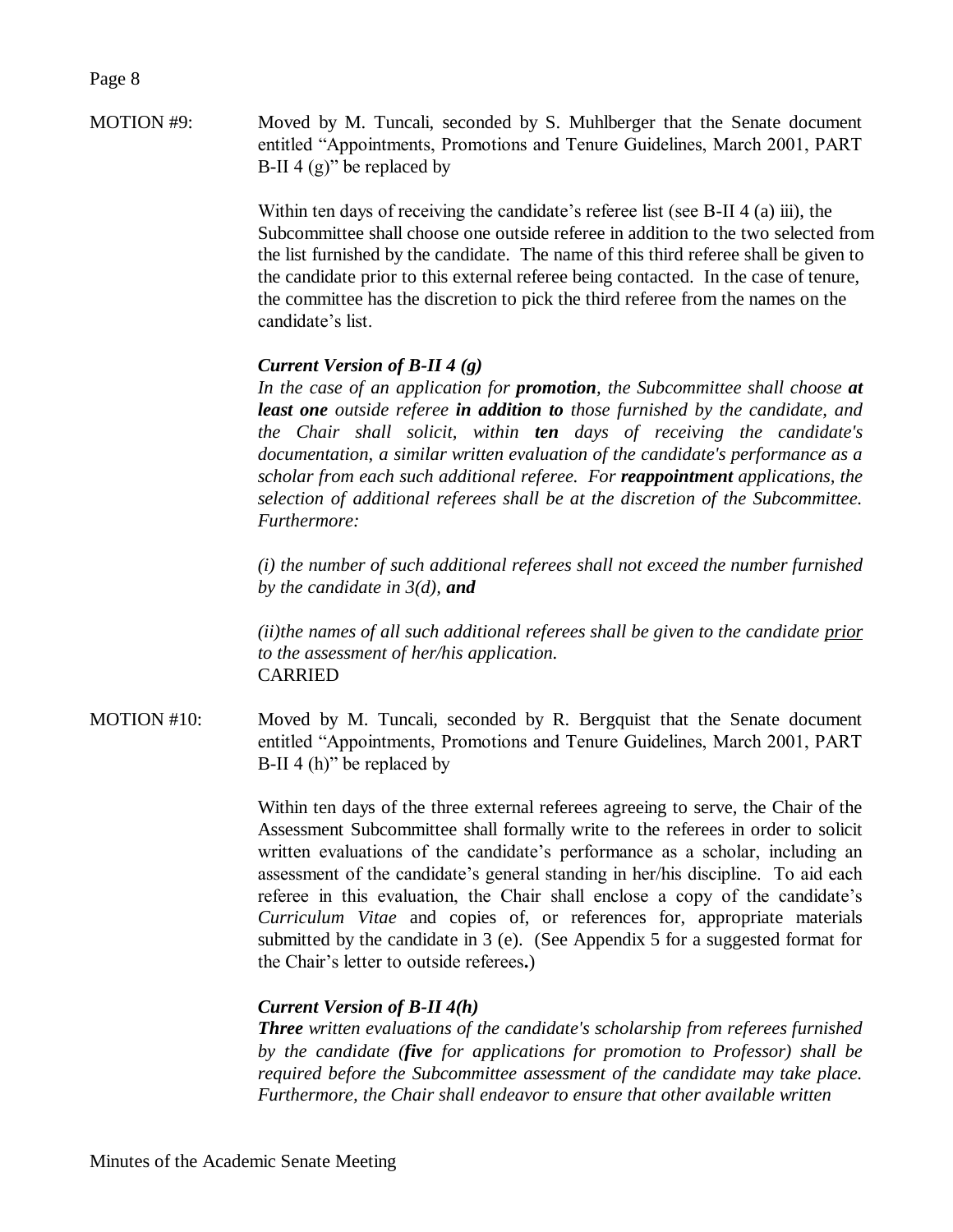March 12, 2004 Page 9

> *evaluations of scholarship solicited in 3(f) or 3(g) are received in time for consideration by the Subcommittee.* CARRIED

MOTION #11: Moved by M. Tuncali, seconded by L. Kruk that the Senate document entitled "Appointments, Promotions and Tenure Guidelines, March 2001, PART B-II 4 (i)" be replaced by

> In exceptional circumstances, where one or more of the three referees fails to produce an evaluation or where that evaluation(s) prove unsatisfactory, the Assessment Subcommittee may seek a similar number of additional external referees, after giving the name(s) of this/these further referee(s) to the candidate prior to the referee(s) being contacted.

### *Current Version of B-II 4 (i)*

*In addition to the referees contacted in 3(f) or 3(g), and at the discretion of the Subcommittee, the Chair may also write to other outside referees suggested by the candidate in 3(e), to ensure as broad a sample of outside information as possible.* CARRIED

MOTION #12: Moved by M. Tuncali, seconded by R. Bergquist that the Senate document entitled "Appointments, Promotions and Tenure Guidelines, March 2001, PART C-I  $(13)$ " be replaced by

> The Committee's decision shall normally be communicated to the candidate by the President at the latest by March  $1<sup>st</sup>$  of the calendar year following the year in which the application was received.

*Current version of Part C-I (13) The Committee's decision shall be communicated to the candidate by the President.* CARRIED

# REPORTS OF REPRESENTATIVES ON OTHER BODIES

Senator Topps stated that the Board of Governors' Professional Development Evening had been held on March 4.

Senator Sparkes reported on the recent discussions held at the Council of Ontario Universities. The tuition freeze is in effect and there is still no word from the government regarding funding. COU has launched an advertising campaign targeted at politicians and senior civil servants, with full page ads being placed in newspapers prior to the budget announcement. COU's response and its five priorities